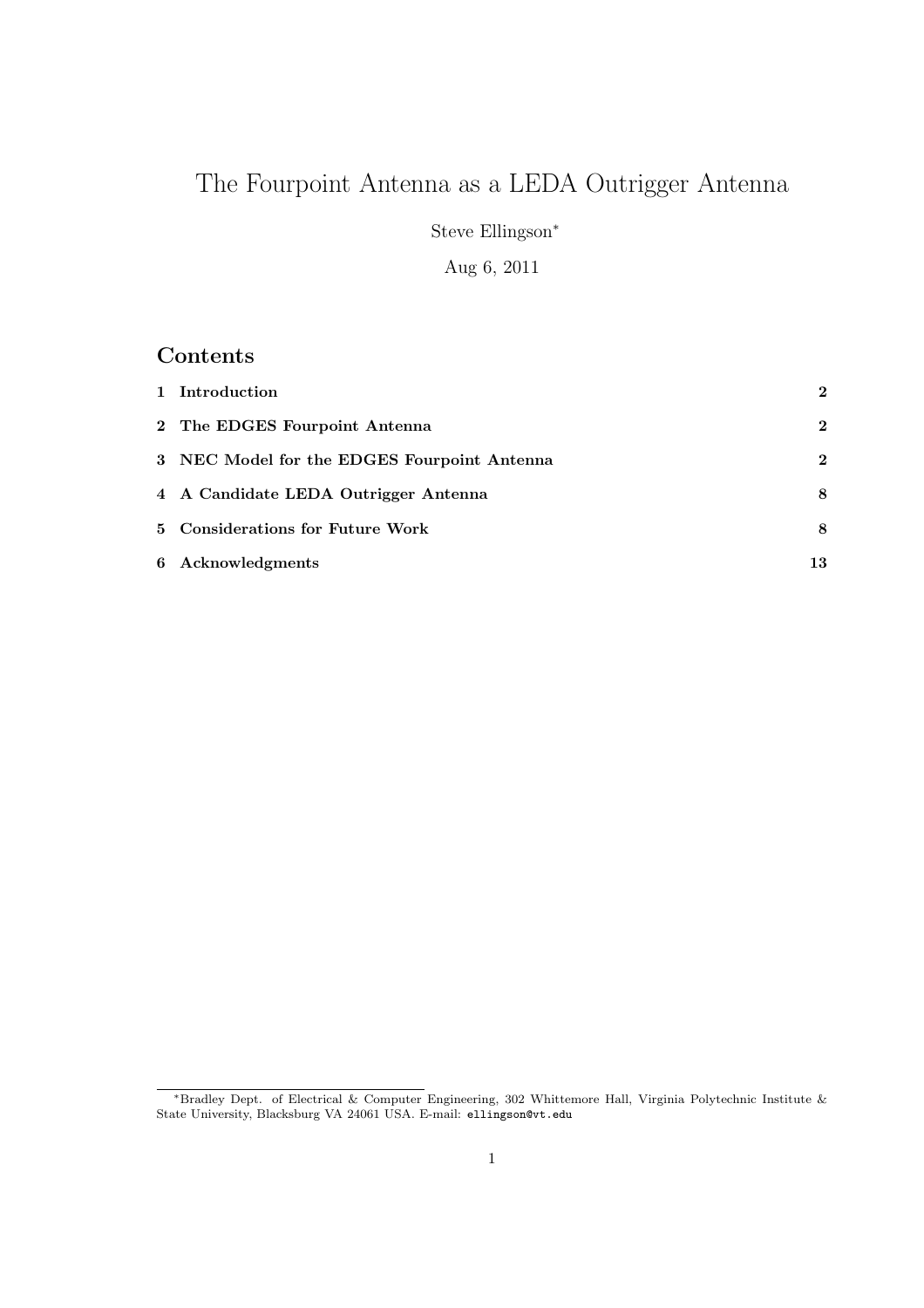#### 1 Introduction

LEDA ("Large aperture Experiment to detect the Dark Age") is an augmentation of LWA1, the first station of the Long Wavelength Array. One aspect of LEDA will be the addition of new "outrigger" antennas located far from the station's primary array of 257 stands. A frequency-scaled version of the "fourpoint" antenna employed by the EDGES ("Experiment to Detect the Global EOR Signature") project has been proposed for this purpose. In this report, we consider the performance of a scaled version of this antenna as a LEDA outrigger antenna. Section 2 describes the existing EDGES fourpoint antenna. In Section 3, we describe an electromagnetic model for the existing EDGES fourpoint antenna and validate the model by comparison to published data. In Section 4, this model is scaled in frequency to obtain a LEDA-appropriate design, and the effects of realistic ground and a ground screen are considered.

#### 2 The EDGES Fourpoint Antenna

The EDGES fourpoint antenna is shown in Figure 1 (from [1]). It is adapted from a design originally described in [2]. The antenna is essentially two "thick" dipoles arranged to give orthogonal linear polarizations. Each dipole is intended to be a good match to a balanced 50  $\Omega$  load.

Each dipole consists of two four-sided sheet metal "pedals". The geometrical definitions used in this report to describe the pedals are shown in Figure 2. Note that the design as shown in Figure 2 is completely described by the parameters b ("side length"),  $\alpha$  (length of longest diagonal relative to  $\sqrt{2}b$ ), w (width of the gap between edges of adjacent pedals), and h (height above ground). Apparent in Figure 1 but not included in the geometrical model is a "lip" around the edge of each pedal formed by a upturned section of metal. The lip is significant, and will be taken into account as described later in this report.

A useful description of the EDGES fourpoint antenna is given in Rogers & Bowman (2008) [3]. From Figure 1 of this reference, the "tip-to-tip" length of a dipole  $(2c+\sqrt{2}w$  in terms of the variables in use in this report) is  $0.8\lambda$  at 200 MHz, which is 120.00 cm, and  $h = 0.3\lambda$  at 200 MHz, which is 45.00 cm. The side length b and gap width w are taken to be 30.48 cm and 2.40 cm, respectively, from EDGES Memo 69 [4]. These choices imply  $c = 50.30$  cm and  $\alpha = 1.35$ .

A drawing provided separately by Alan Rogers confirms  $b = 30.48$  cm, but indicates  $2c + \sqrt{2}w =$ 0.9λ at 200 MHz, suggesting  $\alpha = 1.52$ . This drawing also indicates the height of the lip around the circumference of the pedal is  $1/2$ -in  $(1.27 \text{ cm})$ . The lip increases the capacitance between the pedals, resulting in a reactive impedance with roughly the same overall variation as without the lip, but which is centered closer to zero. This has the effect of improving and broadening the match.

#### 3 NEC Model for the EDGES Fourpoint Antenna

NEC-4.1 [5] is used for electromagnetic modeling in this report. Each pedal is represented as a wire grid as shown in Figure 3. The grid uses one segment between junctions, and the minimum segment length is 1.905 cm  $(0.0127\lambda \text{ at } 200 \text{ MHz})$ . The wire radius a is 0.2 cm, which satisfies both the "equal area rule" for wire grid modeling of solid sheets and NEC guidelines generally. All wires are assumed to be perfectly conducting. Each dipole's feed is modeled as a single wire of 3 segments connecting the interior vertices, with the center segment taken to be either the source or a load. The diameter of the feed wire is 0.1 cm, and intersection between feed wires is avoided by separating the dipoles vertically by  $0.3 \text{ cm } (0.002\lambda \text{ at } 200 \text{ MHz})$ . In the results which follow, the x-oriented dipole is driven with a voltage source while the y-oriented dipole is loaded with a 50  $\Omega$  resistance. Ground is assumed to be infinite and perfectly conducting.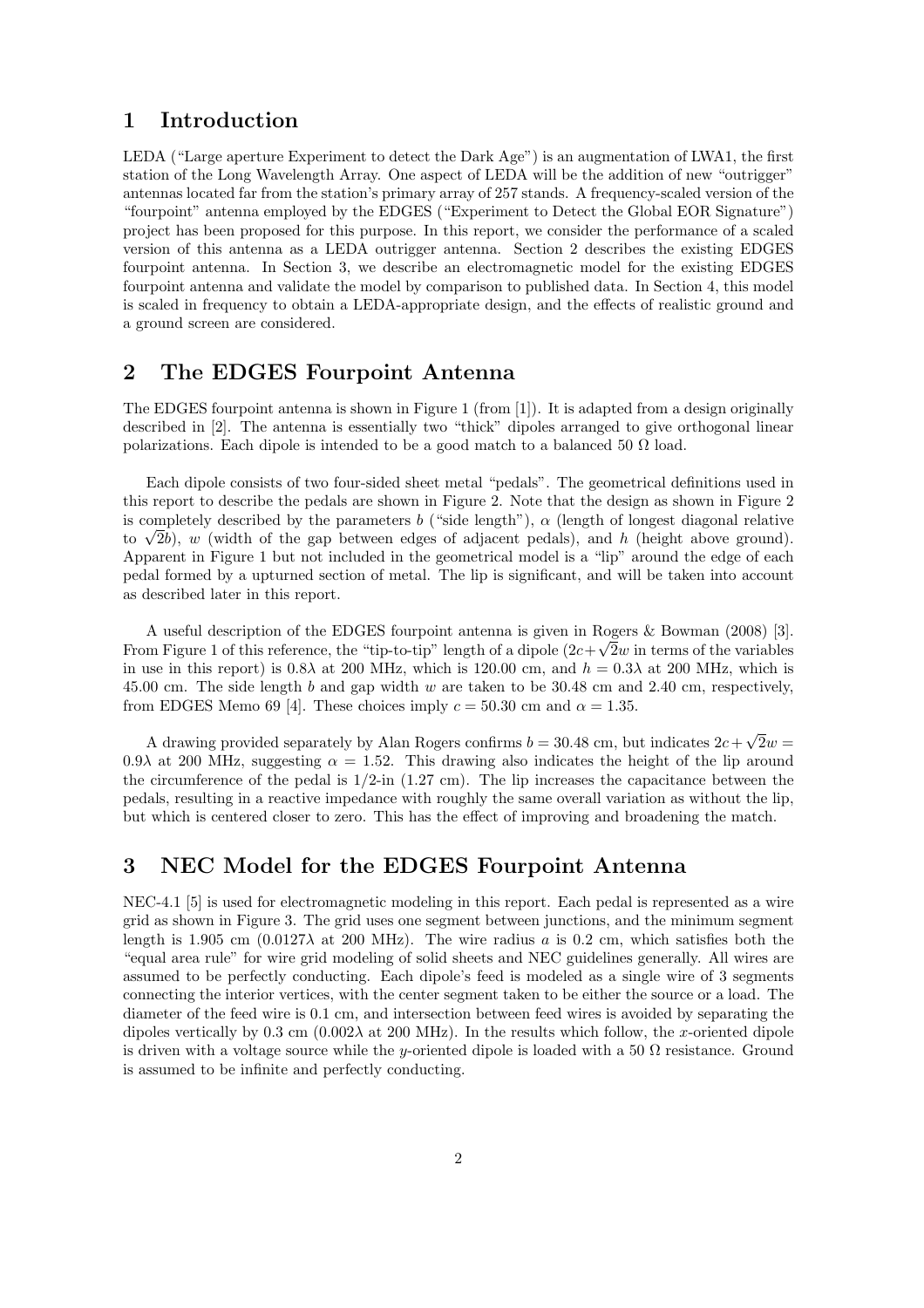

Figure 1: The EDGES fourpoint antenna (from [1]).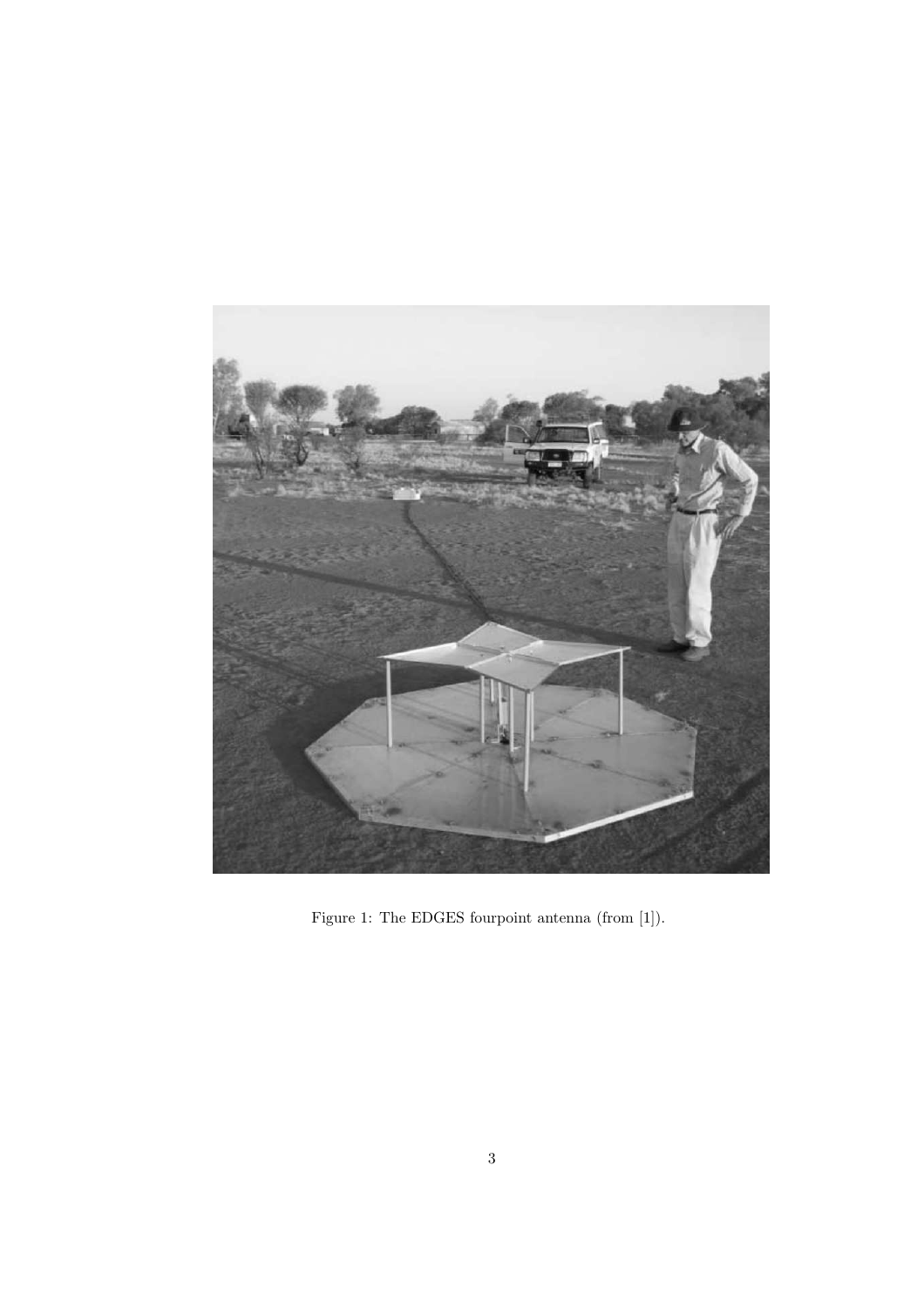

Figure 2: Geometrical definitions used in this report. The relationship between c and b is given by  $c = \sqrt{2}b\alpha$ . The pedals lie in the plane  $z = h$ , where  $z = 0$  is the ground.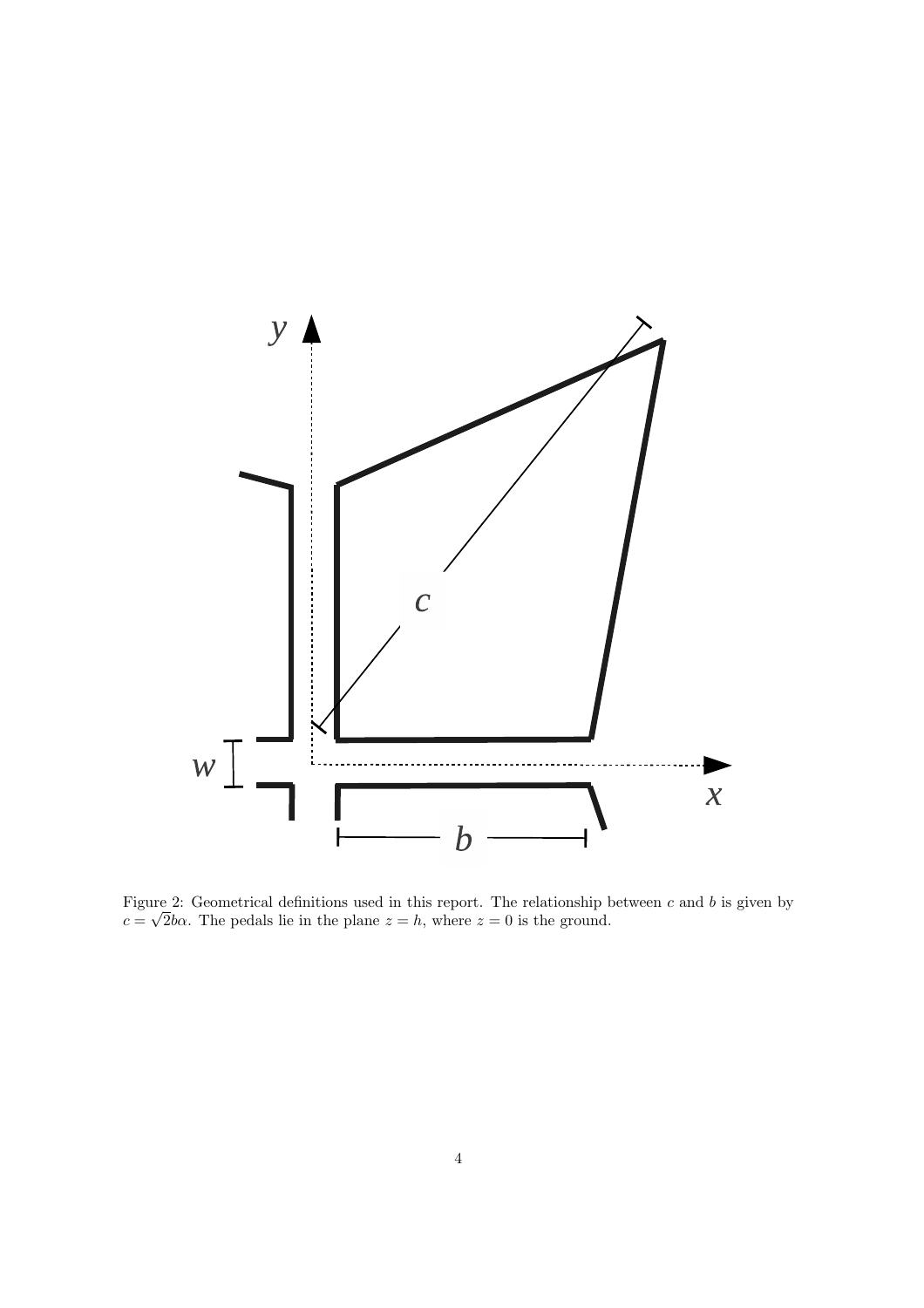

Figure 3: Wire grid used in this report.

As noted above, the actual design includes a 1.27 cm-high lip around the circumference of each pedal. This lip is not explicitly included in this model; however, the relevant effect of the lip is. Since the wires defining the pedal have a radius of 2 mm, the modeled pedals can be interpreted has having an "equivalent thickness" of about 4 mm. However, since the  $x-$  and  $y-$  oriented dipoles are vertically offset by 3 mm, the "effective" cross-section for estimating capacitance across the pedalto-pedal gap is only about 1 mm, and probably significantly less because the wire cross-section is circular as opposed to square. Thus, the model can be viewed as having an "equivalent lip height" of somewhat less than 1 mm, relative to the actual lip-height of 1.27 cm. Rather than attempting to explicitly model the lip directly, we can model the increased capacitance by reducing  $w$ , noting that the capacitance of an ideal parallel-plate capacitor is proportional to  $h_l/w$ , where  $h_l$  is (effective) lip height.

Figure 4 shows the magnitude of the reflection coefficient (with respect to 50  $\Omega$ ) for three candidate NEC models, which differ only in  $\alpha$  and w. The first (blue/∘) uses  $\alpha = 1.35$  and ignores the lip issue. The result is significantly worst than the corresponding result shown in Figure 4 of Rogers & Bowman (2008) [3]. Next, w is decreased to 0.6 cm (red/ $\times$ ), which should increase the capacitance across the inter-pedal capacitance by a factor of approximately 4. As expected, the result is significantly improved, varying around 0.2 as does Figure 4 of [3]. However, this result suggests an emerging resonance around 200 MHz which does not exist in the Rogers & Bowman result. Increasing  $\alpha$  to 1.52 (the other value identified in Section 2) increases the tip-to-tip length and yields a result (green/square) which is reasonably close to Figure 4 of [3].

On this basis, the following set of parameter values is taken to be the best choices for the existing (100-200 MHz) EDGES fourpoint antenna for the purposes of NEC modeling:  $b = 30.48$  cm,  $\alpha = 1.52$ ,  $w = 0.60$  cm, and  $h = 0.45$  cm. The computed self-impedance of this antenna is shown in Figure 5.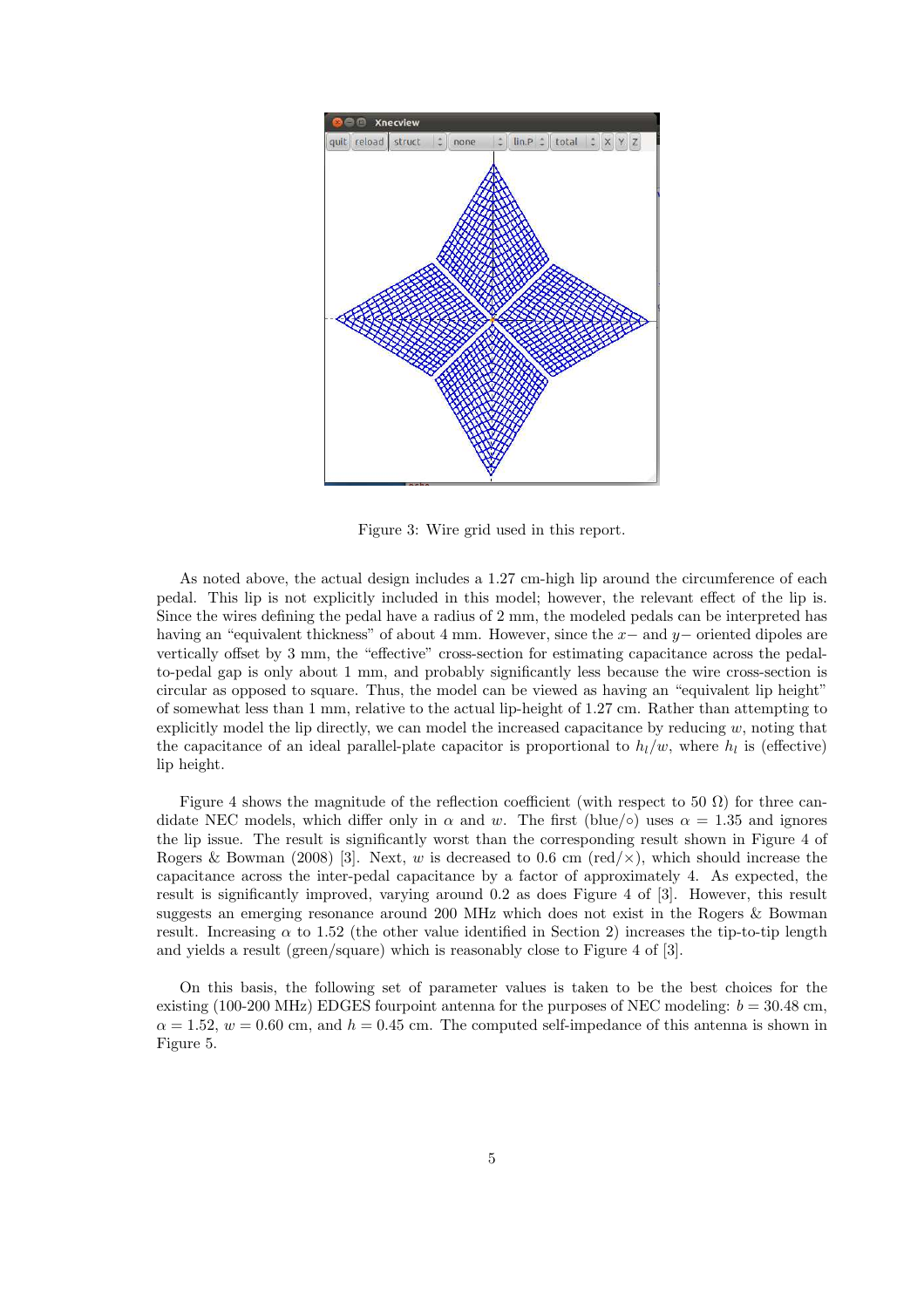

Figure 4: Magnitude of the reflection coefficient with respect to  $50\Omega$  for three candidate NEC models of the 100-200 MHz EDGES antenna.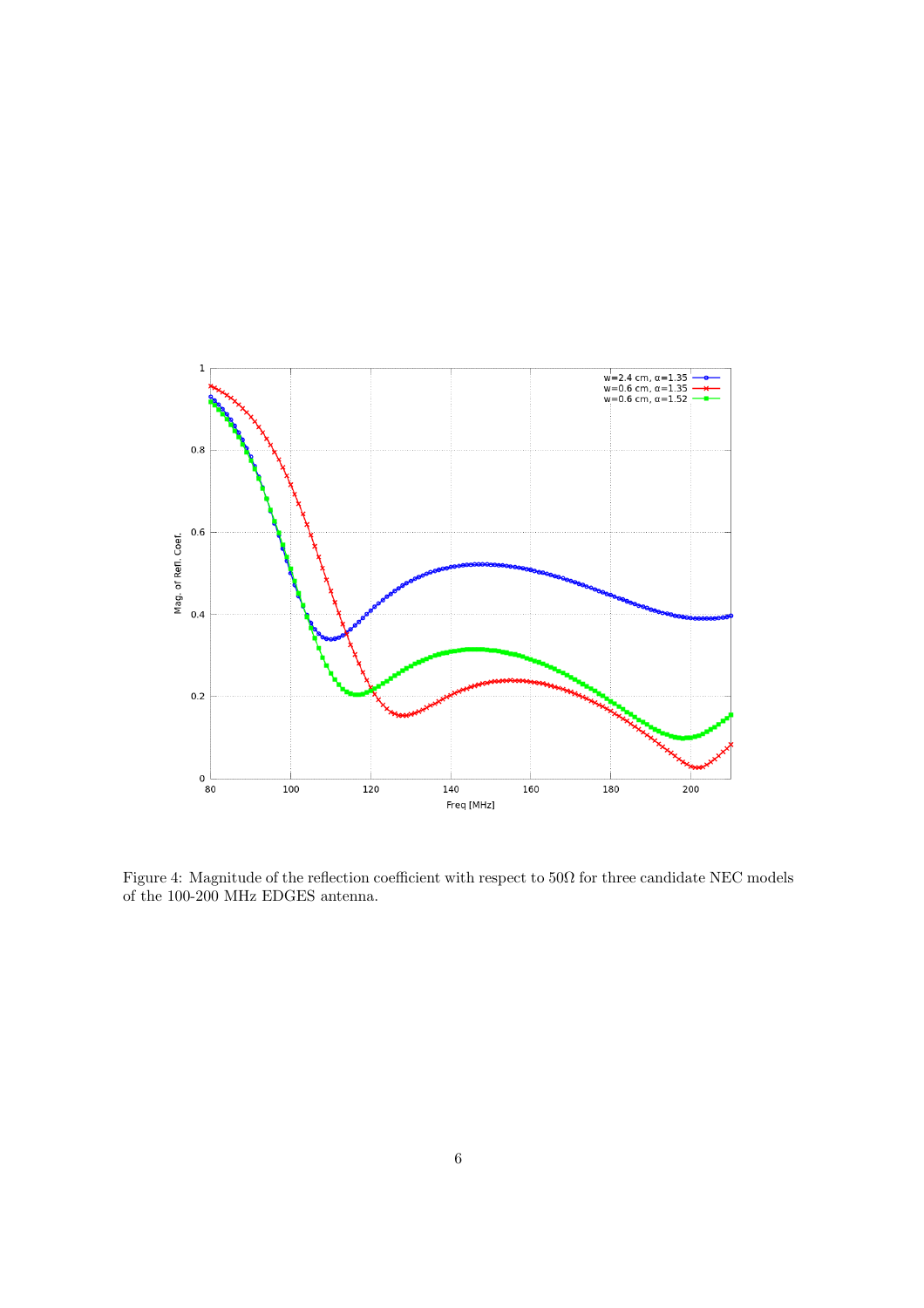

Figure 5: Self-impedance of the selected ( $w = 0.60$  cm,  $\alpha = 1.52$ ) NEC model of the 100-200 MHz EDGES antenna.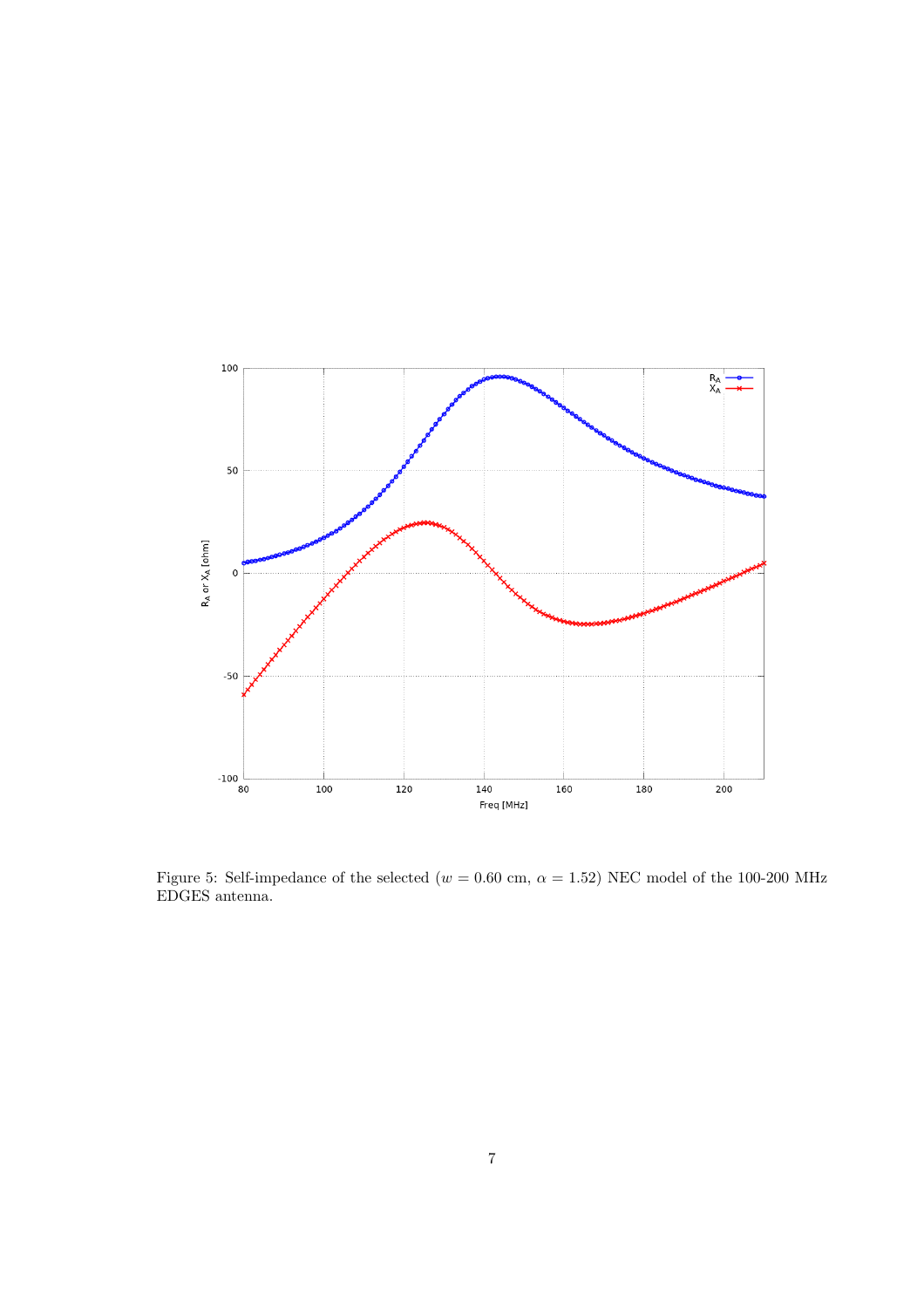#### 4 A Candidate LEDA Outrigger Antenna

To obtain a candidate LEDA (30–88 MHz) antenna, the dimensions of the EDGES (100-200 MHz) antenna were simply scaled up by a factor of 3. Thus,  $b = 91.44$  cm,  $\alpha = 1.52$ ,  $w = 1.80$  cm, and  $h = 135.00$  cm. Similarly, all dimensions of the NEC model were scaled by a factor of 3. The resulting reflection coefficient is shown in Figure 6 (curve labeled "PEC").

Also shown in Figure 6 is the same result computed for ground conditions which are not ideal; corresponding to use of the antenna without a ground screen. The "Very Dry" and "Typical" conditions are representative of the range of possibilities at the LWA1 site, depending on the composition of the soil (which varies spatially) as well as the moisture of the soil (which varies both spatially and temporally). As for LWA1 antennas, the relatively large variation motivates the use of a ground screen.

Rogers & Bowman (2008) [3] describe an octagonal ground screen having maximum diameter  $1.3\lambda$  at 200 MHz, which is 1.95 m (visible in Figure 1). Scaling up by a factor of 3, the maximum dimension becomes 5.85 m. For simplicity, we here consider a square ground screen 5.8 m on each side, with each side aligned along lines of constant x or y. The grid spacing is set to 10 cm and the wire radius is set to 1 mm, which closely models the ground screen material already in use at LWA1 [6]. The ground screen is located in the  $z = 1$  cm plane (as opposed to  $z = 0$ ) to avoid any possibility of NEC-related difficulty in modeling screen-to-ground contact; this also represents the effects of inevitable gaps between the ground screen and the irregular ground surface.

The performance of this ground screen is demonstrated in Figure 7. Note that the inclusion of the ground screen results in performance very close to (but not exactly the same as) the performance achieved in the infinite/perfect ground case. Presumably this result could be further improved by making the ground screen larger and/or making the ground screen wire grid finer.

Co-polarized directivity in the principal planes is shown in Figures 8 and 9 for 30 MHz and 88 MHz, respectively. Again, "typical" (not ideal) ground is assumed and the results with and without the use of the ground screen are shown. Note that the ground screen is a mixed blessing in terms of effect on pattern: Zenith directivity is significantly higher, but horizon gain is in some cases greater (i.e., worse, at least from an RFI perspective). Also apparent in these figures is a high level of "ground loss" – that is, power which is available to the antenna when the ground screen is used, but which is apparently dissipated into the ground otherwise. The ground loss when the ground screen is not used is apparently  $\sim 3$  dB at 30 MHz and somewhat less at 88 MHz, which is consistent with previous simulation and measurement studies at these frequencies [6, 7].

#### 5 Considerations for Future Work

No attempt has been made to optimize the candidate LEDA antenna design presented here. Independently of efforts in that direction, here are a few considerations for future modeling work on this antenna: As noted above, the material used in the antenna and ground screen was assumed to be perfectly conducting; in fact, any material likely to be used in this application (e.g., aluminum) has finite conductivity and will contribute some loss. Also, recall that the inter-pedal capacitance plays an important role in the performance of this antenna, and has been modeled rather crudely here. However, it is straightforward to explicitly model the lip that appears in the original EDGES design and/or the tuning plate proposed in the original work of Suh using the wire-grid approach employed here.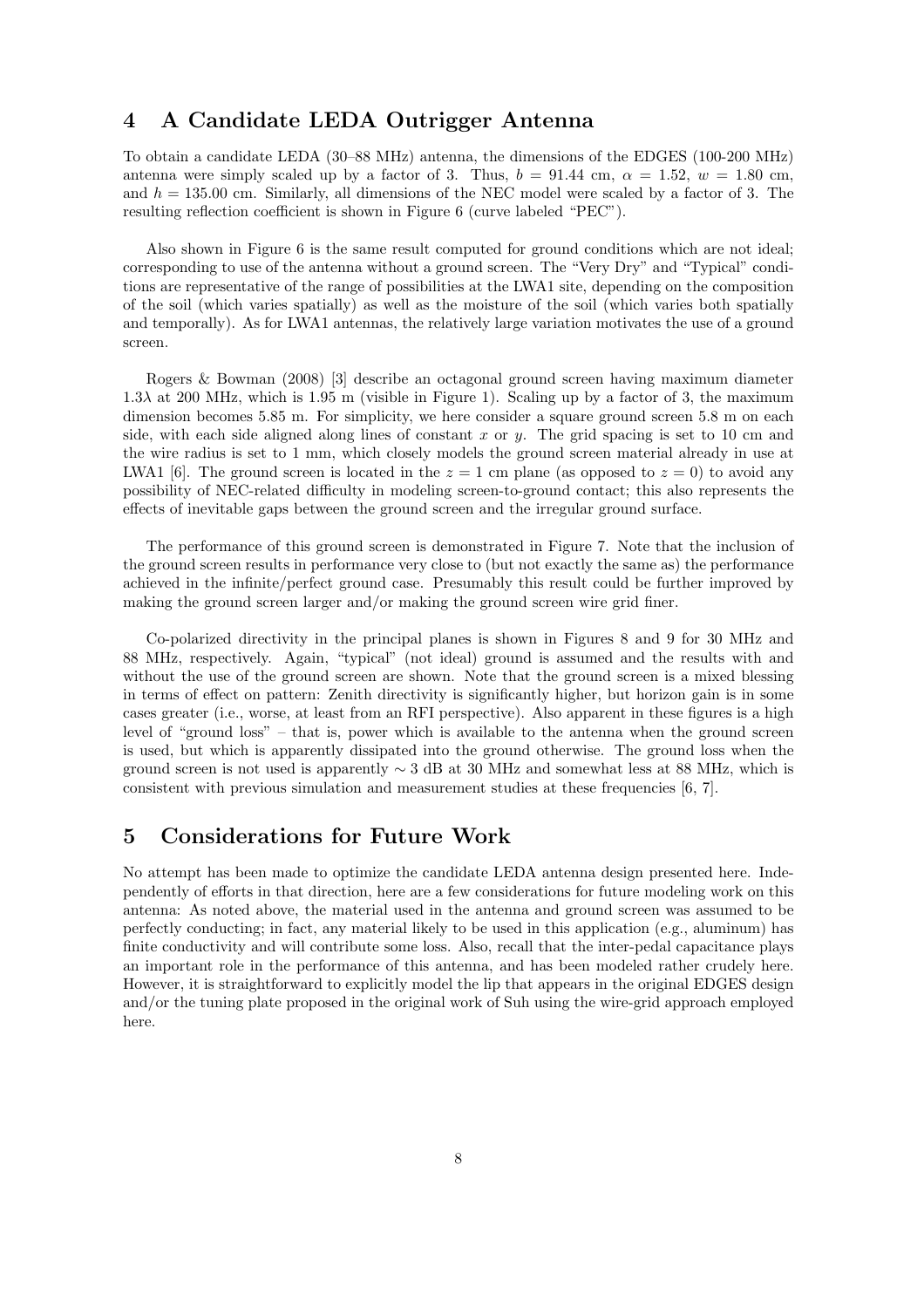

Figure 6: Magnitude of the reflection coefficient with respect to 50Ω for the NEC model of the candidate LEDA antenna, for three ground conditions: "PEC" (perfectly conducting), "Very Dry"  $(\epsilon_r = 3, \sigma = 100 \text{ }\mu\text{S/m})$ , and "Typical"  $(\epsilon_r = 13, \sigma = 5 \text{ mS/m})$ .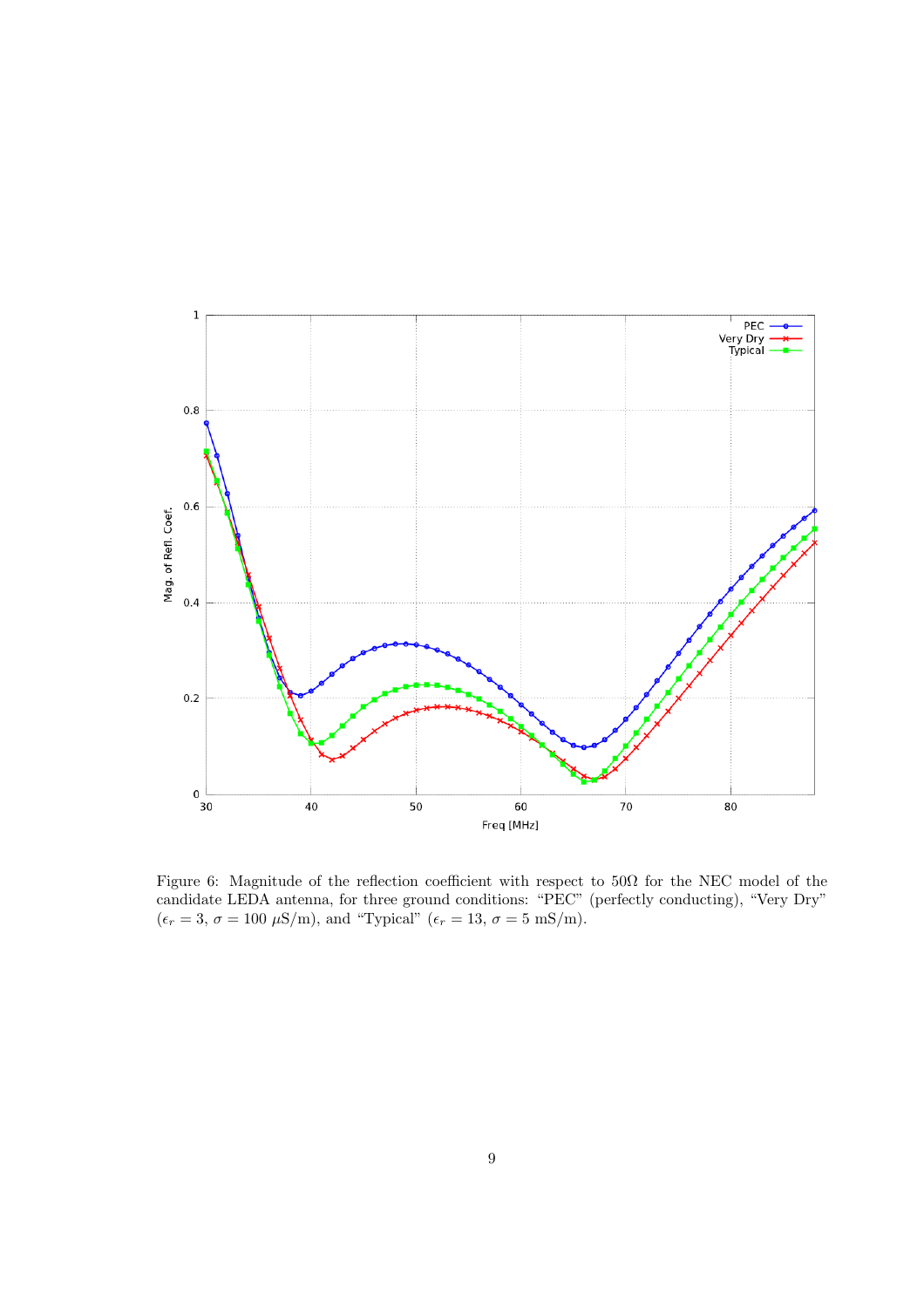

Figure 7: Magnitude (NOTE: now in dB scale) of the reflection coefficient with respect to  $50\Omega$  for the NEC model of the candidate LEDA antenna over "typical" ( $\epsilon_r = 13$ ,  $\sigma = 5$  mS/m) ground, using the ground screen described in the text. The same result assuming an infinite perfectly conducting ground is shown for comparison.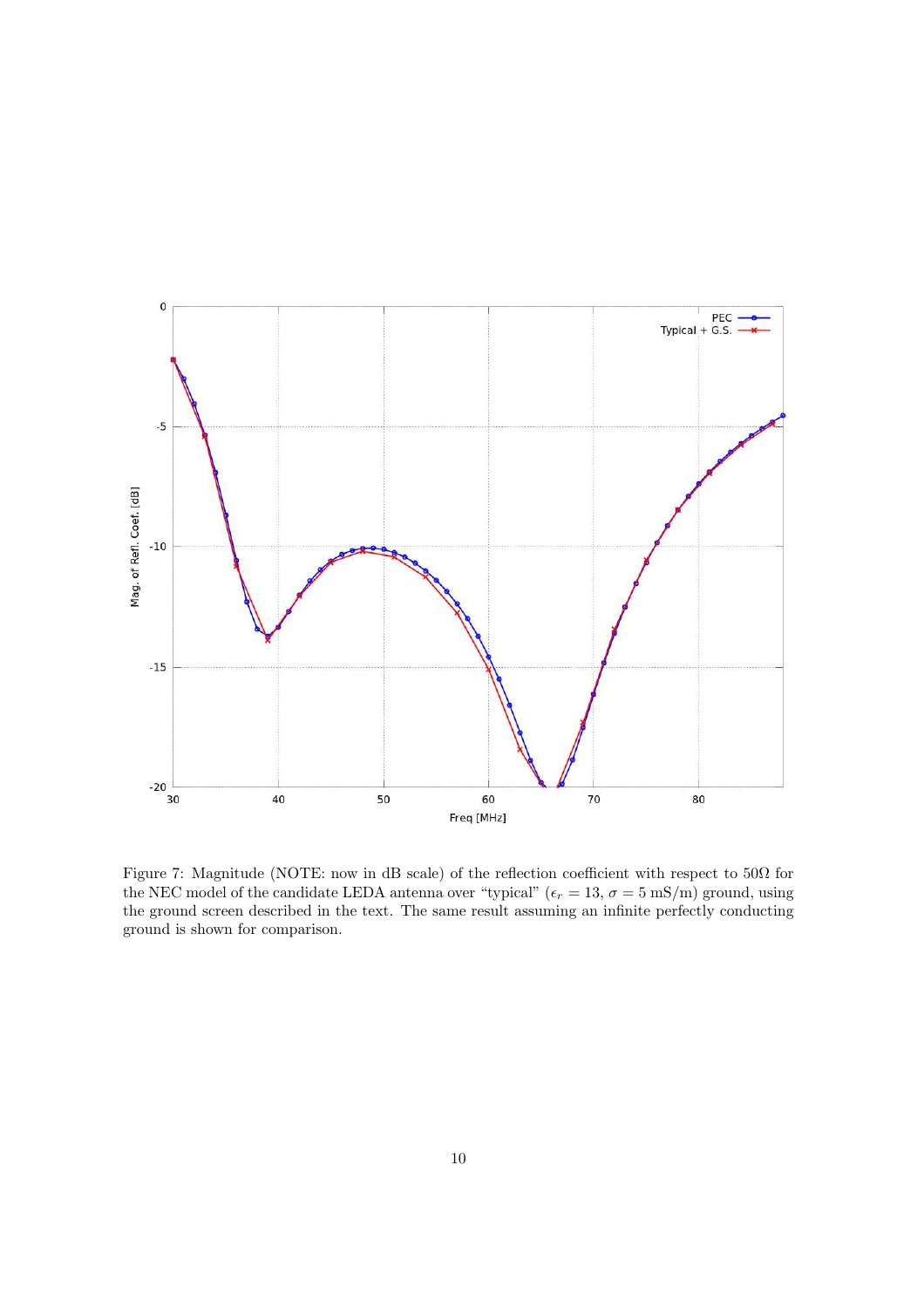

Figure 8: 30 MHz co-polarized directivity of the candidate LEDA antenna with and without ground screen. In both cases, "typical" ( $\epsilon_r = 13$ ,  $\sigma = 5$  mS/m) ground is assumed.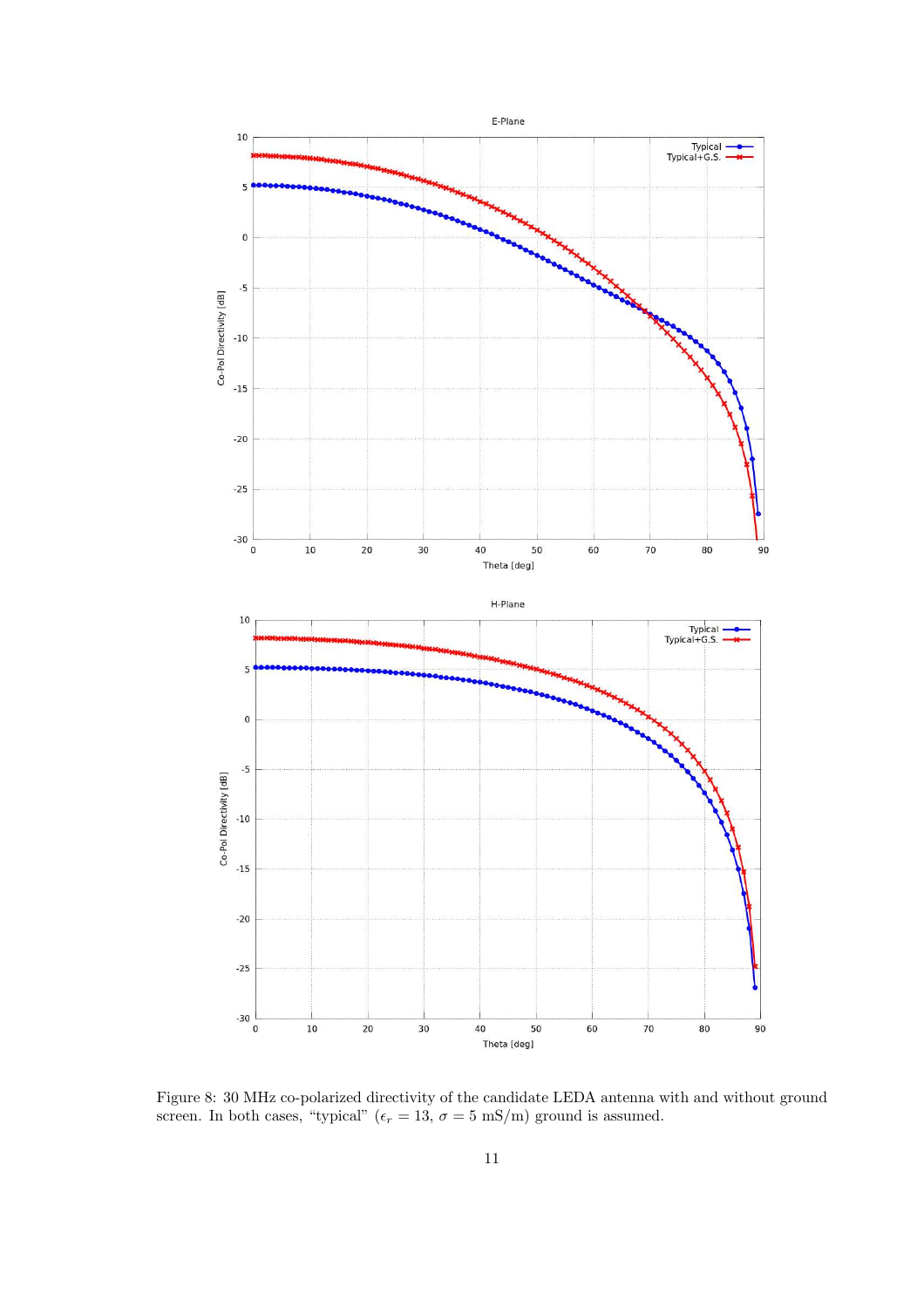

Figure 9: 88 MHz co-polarized directivity of the candidate LEDA antenna with and without ground screen. In both cases, "typical" ( $\epsilon_r = 13$ ,  $\sigma = 5$  mS/m) ground is assumed.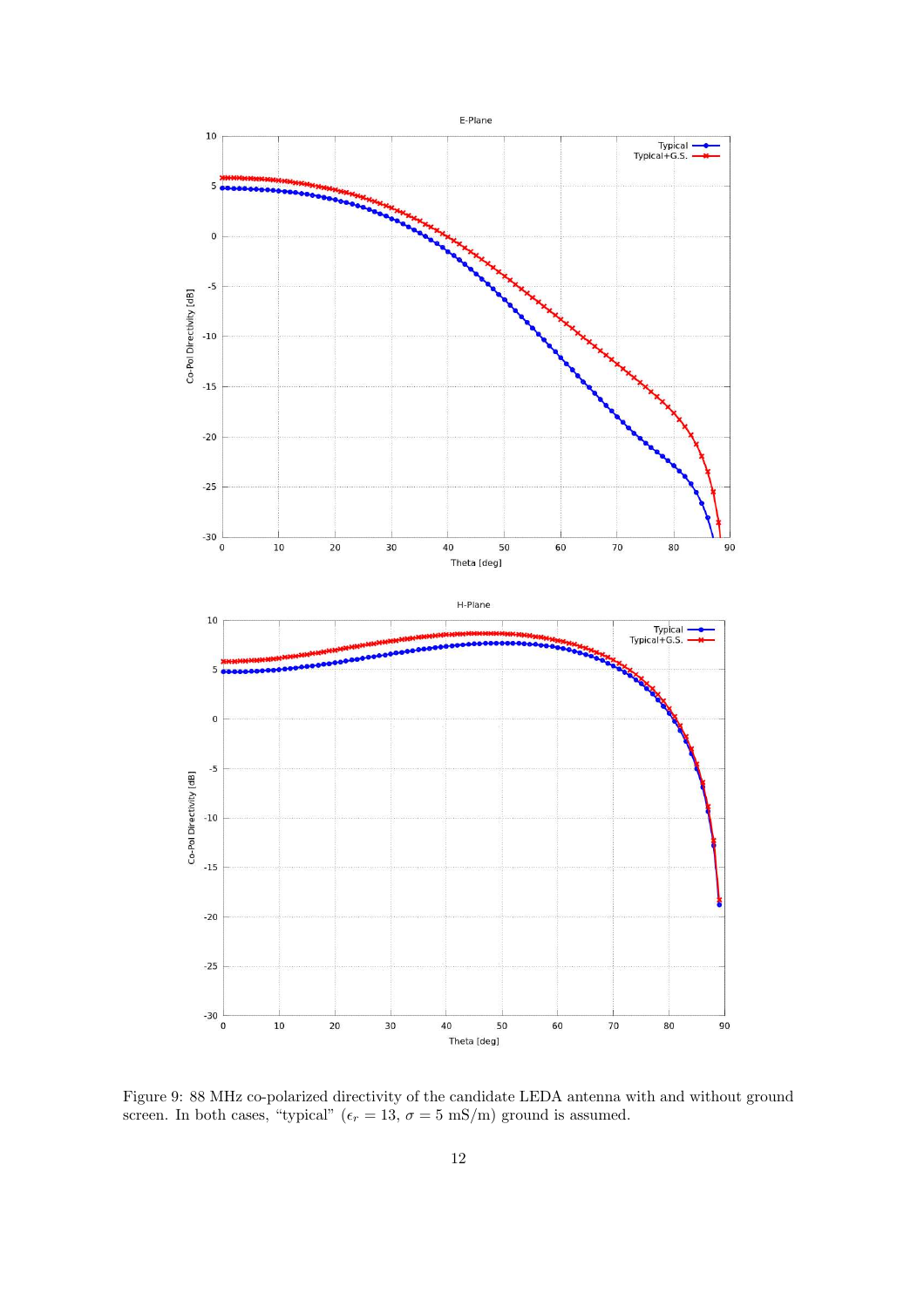## 6 Acknowledgments

Thanks to A.E.E. Rogers of MIT/Haystack for providing unpublished technical details about fourpoint antennas developed for EDGES.